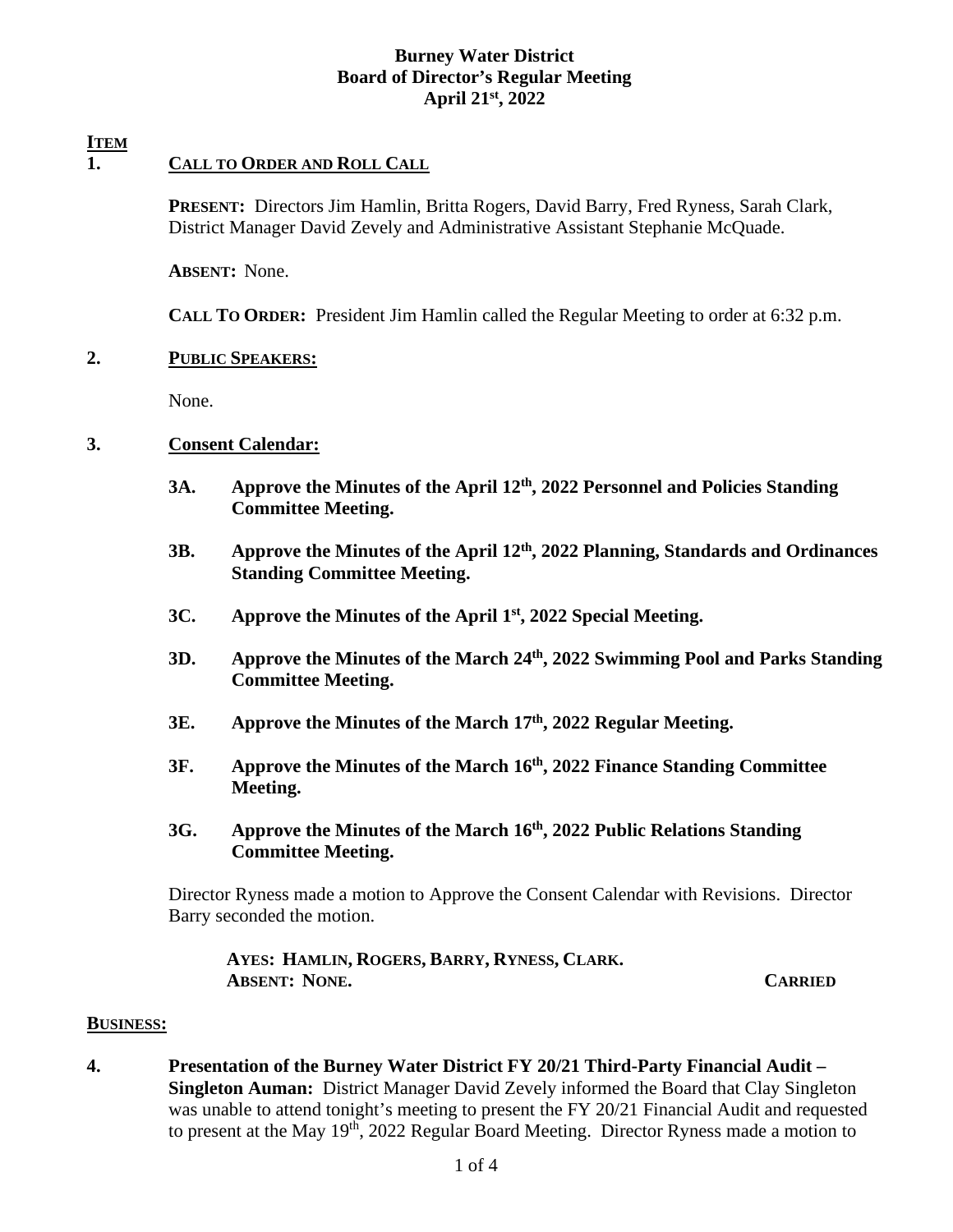table the Presentation of the Burney Water District FY 20/21 Third-Party Financial Audit – Singleton Auman. Director Rogers seconded the motion.

 **AYES: HAMLIN, ROGERS, BARRY, RYNESS, CLARK. ABSENT: NONE. TABLED**

**5. Review and Approve the Recommendation of Award Letter from Laurie McCollum with PACE Engineering for Water Meter Replacement Project – Phase 1: Laurie McCollum** with PACE Engineering informed the Board that the District received three bids for the Water Meter Replacement Project – Phase 1. Whitehawk Construction was the low bidder, their bid was within requirements. Laurie recommended awarding the bid to Whitehawk Construction and informed the Board that they have worked with them on other projects in the past. We anticipated being over budget significantly and the bid came in under budget including everything. Director Ryness made a motion to Award the Water Meter Replacement Project – Phase 1 to Whitehawk Construction. Director Clark second the motion.

> **AYES: HAMLIN, ROGERS, BARRY, RYNESS, CLARK. ABSENT: NONE. CARRIED**

**6. Authorize District Manager and Board Chairperson to Sign the Notice of Award for the Water Meter Replacement Project – Phase 1:** Director Barry made a motion to Authorize District Manager and Board Chairperson to Sign the Notice of Award for the Water Meter Replacement Project – Phase 1. Director Rogers seconded the motion.

> **AYES: HAMLIN, ROGERS, RYNESS, BARRY, CLARK. ABSENT: NONE. CARRIED**

**7. Authorize District Manager to Sign Amendment No. 2 Engineering Services Agreement Job No. 306.42 to Increase Consultant's Compensation by \$10,000.00:** District Manager informed the Board that we are getting close to spending limit and are currently at \$50,000.00 and would like to increase to \$60,000.00. Dave answered questions from the Board on the increase of costs for the Engineering Fees and informed them that we may not even utilized the funds. The General Engineering costs are not related to grant projects, this year they have been related to our SCADA System, Head Start, TESLA Battery Project, Burney Commons and various other things. We do get reimbursed for some of these costs depending on if we are doing it for someone to have service with us, if not then it is a direct cost to the District. Director Barry made a motion to Authorize District Manager, David Zevely, to Sign Amendment No. 2 Engineering Services Agreement Job No. 306.42 to Increase Consultant's Compensation by \$10,000.00. Director Clark seconded the motion.

> **AYES: HAMLIN, ROGERS, BARRY, RYNESS, CLARK. ABSENT: NONE. CARRIED**

**8. Discuss Interim Financing Options for Wastewater Treatment Plant Improvement Project and Collection System Improvement Project – Phase 2:** District Manager David Zevely informed the Board that Tri Counties Bank and CSDA (First Foundations) have both withdrawn their offer. Matt Howard with Tri Counties Bank is going to contact USDA to see if they can create a proposal for the District. CoBank's proposal is still available. He informed the Board he would continue to look for different lenders. Director Barry would recommend that the District continue with CoBank because their proposal looks good and its becoming time sensitive.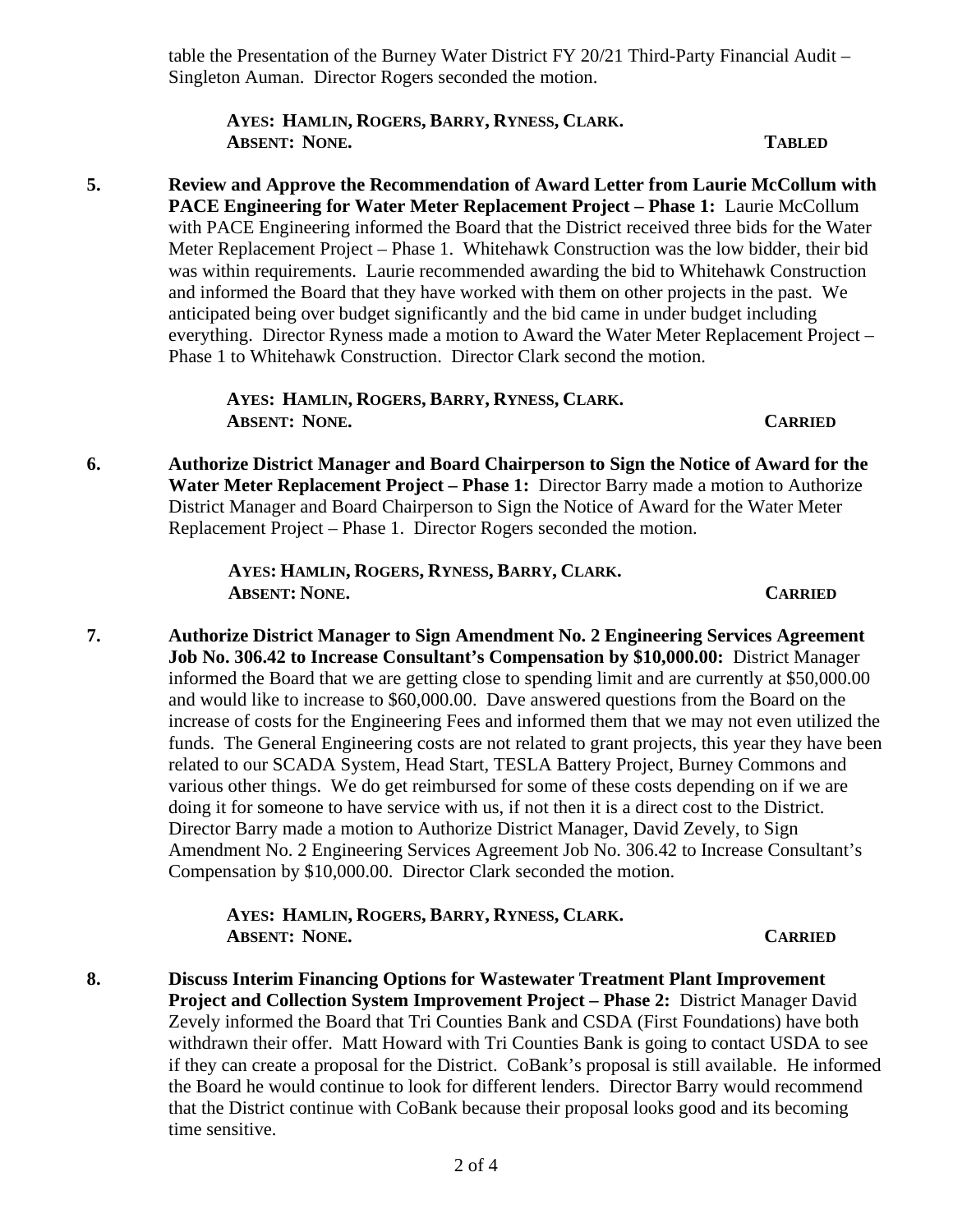**9. Review and Approve Resolution 2022-02 Authorizing Opening of a CoBank Interim Financing Revolving Line of Credit for gap/interim Financing for Capital Expenditures for the Wastewater Treatment Plant Improvement Project and Collection System Improvement Project Phase 2:** Director Ryness made a motion to Approve Resolution 2022- 02 Authorizing Opening of a CoBank Interim Financing Revolving Line of Credit for gap/interim Financing for Capital Expenditures for the Wastewater Treatment Plant Improvement Project and Collection System Improvement Project – Phase 2. Director Barry seconded the motion.

> **ROLL CALL: HAMLIN-AYE, ROGERS-AYE, BARRY-AYE, RYNESS-AYE, CLARK-AYE. ABSENT: NONE. CARRIED**

**10. Discuss CalPERS Liability Funding Options:** District Manager David Zevely and Office Clerk II Amanda Rogers attended a zoom meeting with Jasper Jacobs regarding CalPERS Liability Funding Options. David Zevely summarized the presentation and informed the Board that he was going to have Jasper Jacobs attend the next meeting with this presentation. Director Ryness directed David Zevely to investigate Teamster's for the District.

### **REPORTS:**

- **11. Presidents Report:** None.
- **12. Director Reports / Committee Reports:** Director Ryness reported that he attended CSDA meeting in Sacramento, and it was Neil McCormick  $20<sup>th</sup>$  year anniversary there and had a party. Went to Anderson to the City Chambers Council to attend the LAFCO Meeting and provided an update on the Meeting.
- **13. Pool Manager's Report / Friends of the Pool Committee Report:** Pool Manager Stephanie McQuade reported that she was informed that the District was awarded \$7,500.00 through Burney Regional Community Fund for LED Lighting in the Pool, should hear if we will be awarded through the Redding Rancheria Community Fund and McConnel Fund within the next month. Received several applications for Lifeguard and WSI positions for the 2022 Pool season and began interviewing candidates on April 21<sup>st</sup>, 2022. Have been working with the school on scheduling end of the year parties. Opening Day is scheduled for Sunday, June  $12<sup>th</sup>$ from 1-4, Friends of the Pool will be hosting opening day with games, prizes and watermelon, admission is free that day. Dave and I will be going to Redding on April  $26<sup>th</sup>$  to pick up a pump and dry pool chemicals. Will be draining the Pool next week and Tony Pellegrino will be repairing the pool tiles on the Therapy and Main pool and repair the plaster on the Kiddy pool. Preparing for the 2022 season by going through inventory and getting ready to place orders.
- **14. District Manager's Report:** David Zevely Reported on the following items:
	- Please see District Manager Report.
		- o Talked to Valerie Rasmussen, Regulator for State Water Resources Control Board and Area Engineer for our Wastewater Treatment Plant. Discussed why the District has been testing for phosphorus and determined it was not necessary to include total phosphorus in the monthly Wastewater Treatment Plant testing.
		- o February samples were within permit limits.